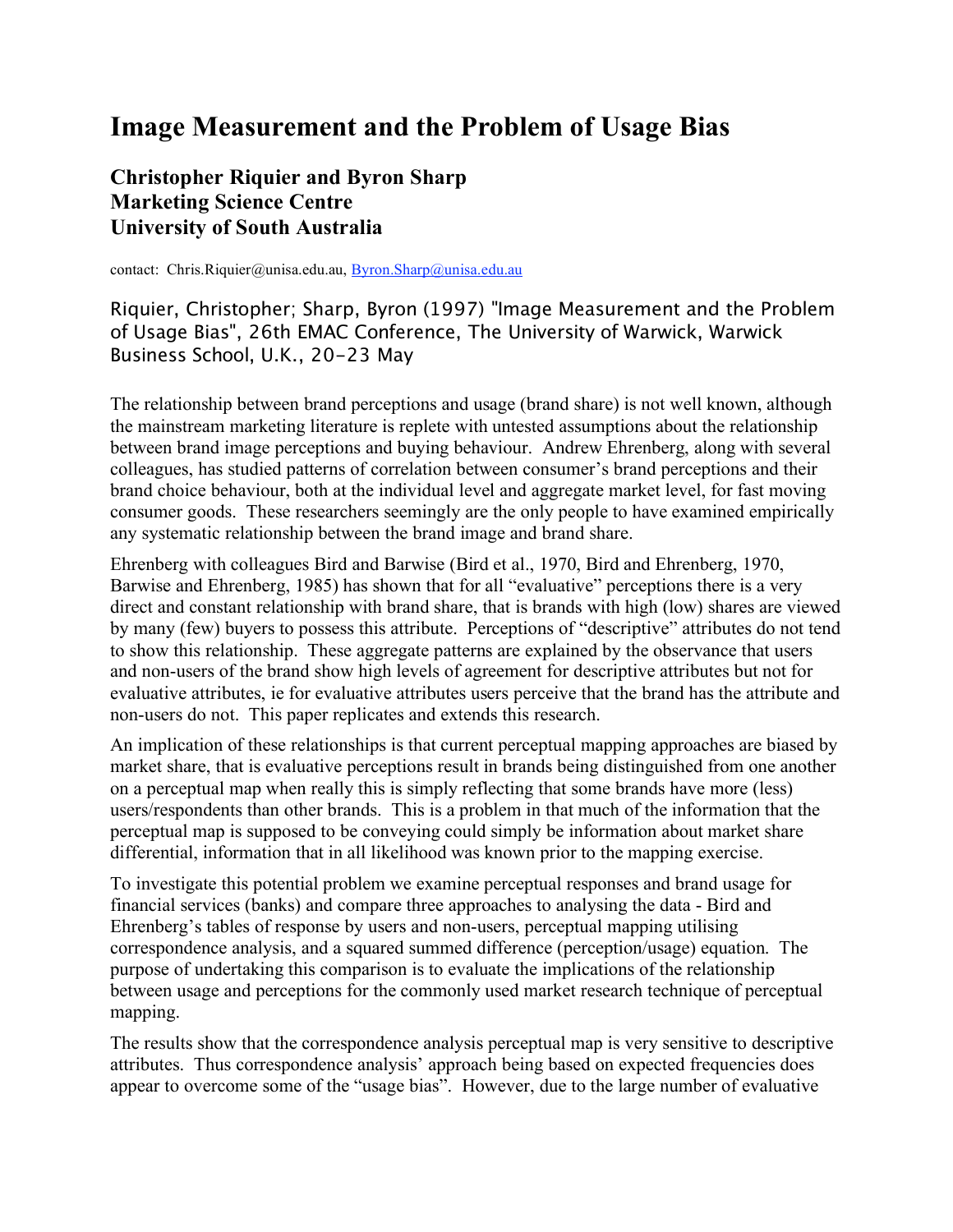attributes (normal in such studies) a Y axis is still produced which is dominated by market share differentials.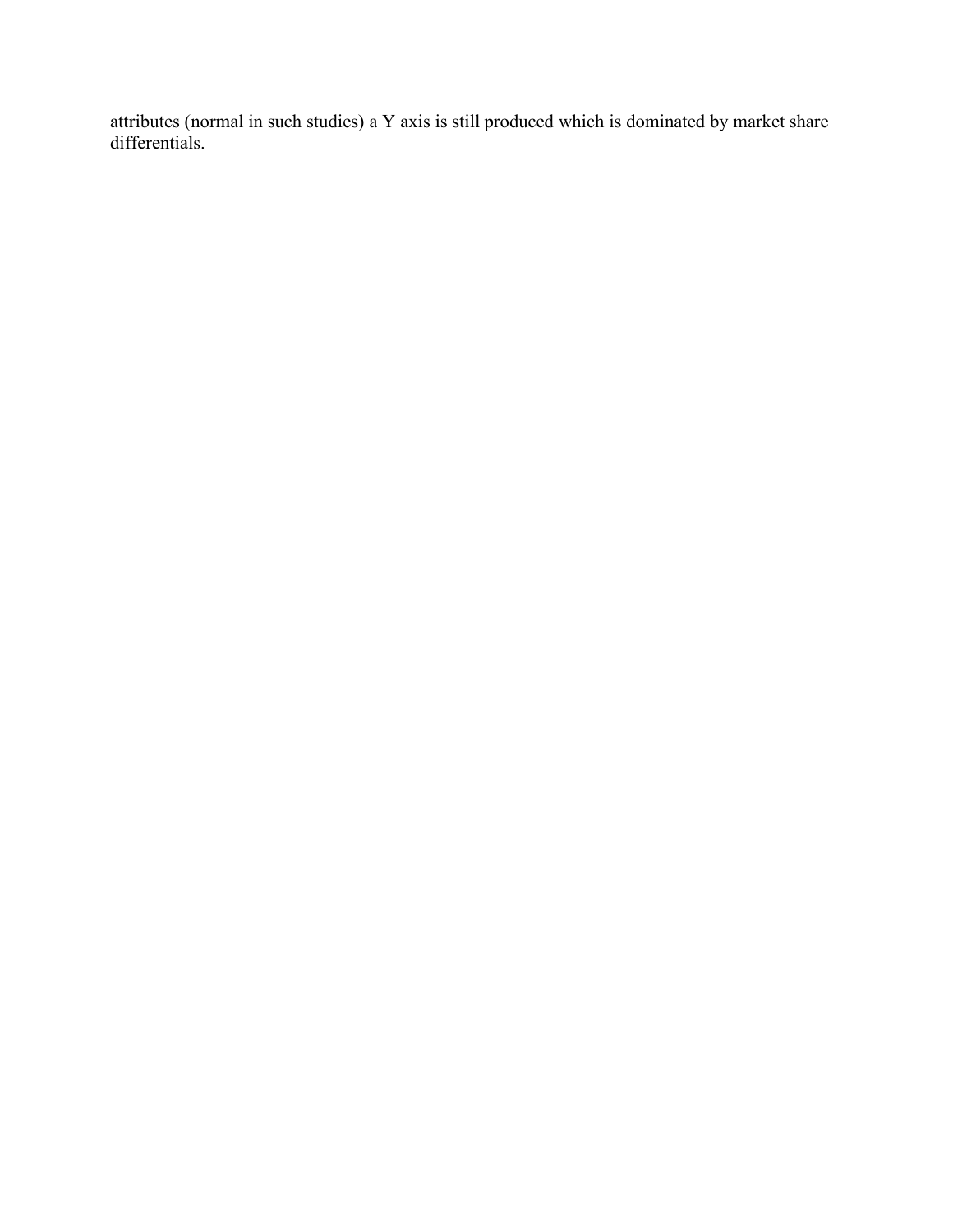## **1. The Perceptions & Usage Relationship**

The proportion of people who hold/express a favourable evaluative perception (a favourable attitude) of a brand is generally higher among its current users than among its former users and lowest amongst those who have never used it at all (Bird et al., 1970). In other words a person's likelihood of expressing a positive attitudinal response about a brand depends upon how recently they used the brand.

The nature of the relationship found is defined via the following equation.

 $log(1-A_c) = Flog(1-A_f) = Nlog(1-A_n)$ 

 $A_c$  = the proportion of current users of brand X who hold attitude A about it,

 $A_f$  = the proportion of former users of brand X who hold attitude A about it,

 $A_n$  = the proportion of never trieds of brand X who hold attitude A about it,

F and N represent two numerical coefficients. Coefficients are the same for other attitudes on this brand, and for other brands in the same product field. Deviations are generally small and degree of fit was found to be extremely high (Bird et al., 1970). Coefficients are calculated thus,

$$
F = \Sigma \log(1-A_c) / \Sigma \log(1-A_f)
$$
  
N = \Sigma \log(1-A\_c) / \Sigma \log(1-A\_n)

allowing values to be averaged across all attitudes and brands for a particular product category. That is, creating a single generalisable relationship which holds for different brands in the category and for different attitudes.

In general, N is approximately twice as large as F, with the difference varying between product categories. Hence the equation states that in most cases the proportion of former users of a brand who think highly of it tends to be twice the number of never trieds who think highly of it.

### **2. Descriptive versus Evaluative Variables**

Bird et. al. (1970) noted that deviations from this generalised law were mostly fairly small (average deviations being less than  $+/- 5\%$ ) but are of potential interest. Such deviations can potentially, of course, occur for perceptions or for brands. For example a particular perception, such as *tastes nice* might deviate for all brands in the category, or a particular brand such as *Weet-Bix* might consistently deviate for all perceptions about it. Both types of deviations have been reported (see Bird et al., 1970, Bird and Ehrenberg, 1970, Barwise and Ehrenberg, 1985 for empirical data).

Attitude/perception deviations are the more common and it is in analysing these deviations that the distinction was made between *evaluative* (attitudinal) and *descriptive* perceptions by Bird and Ehrenberg (1970) and later Barwise and Ehrenberg (1985). For purely evaluative (attitudinal) perceptions the relationship with usage (brand share) is captured by the simple linear equation:

 $A = RU$ 

Where A is the percentage of the population holding the perception, U is the percentage using the brand, and R is a number which is the same for different brands in the product field but varies between different perceptions (Bird and Ehrenberg, 1970). For such perceptions the model tends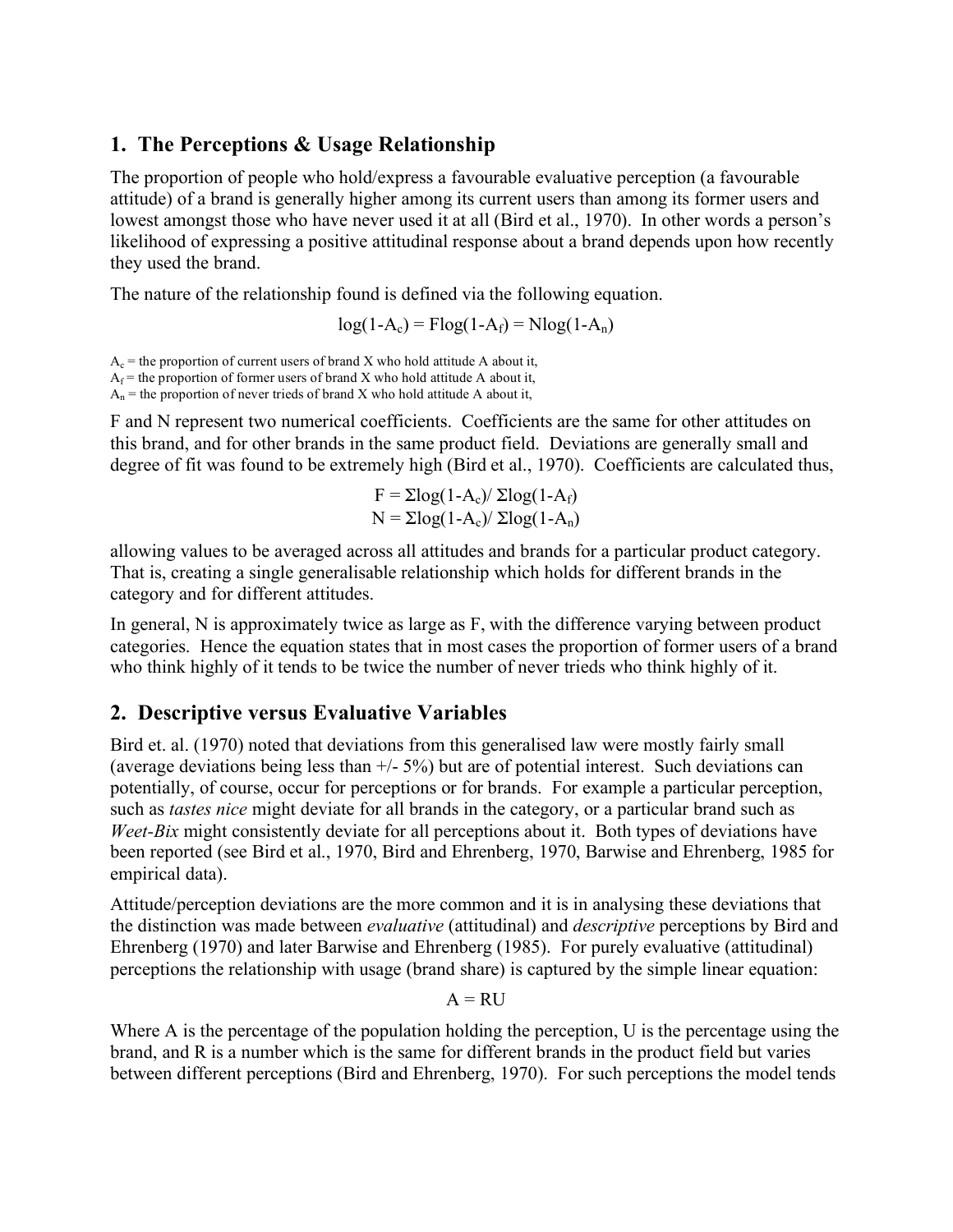to hold very closely (eg. correlations of between .89 and .99). However, for descriptive perceptions it tends to fail (Bird and Ehrenberg, 1970).

A descriptive response arises where a perceptual measure primarily reflects a highly specific characteristic of the given brand. This may exist either in terms of product formulation, or in terms of a concept which has been leant on heavily in the brands promotion (Bird and Ehrenberg, 1970).

Examples of descriptive perceptions abound. Several illustrations follow:

- Weetbix do not stay crisp in milk
- Volvo is Swedish

Evaluative perceptions, in comparison, tend not to appear to reflect any major physical or promotional differences between brands but rather indicate an overall underlying attitude towards the brand (Bird and Ehrenberg, 1970). Evaluative measures include - reliable, tastes nice, high quality, and good value.

The key reason particular brands receive higher ratings for evaluative measures than others appears to be the usage level (market share) of that brand. When there is no descriptive difference between the brands, usage level turns out to be the dominant factor (Bird and Ehrenberg, 1970).

Data analysis techniques such as factor analysis, correspondence analysis and scale analysis all have the common aim of creating factors from questions used in the research. These techniques seem complicated when compared with this single relationship (attitude/usage) which can explain almost all variance in attitudinal data.

## **3. Implications for Perceptual Mapping**

This finding raises questions regarding the relevance of state-of-the-art perceptual mapping methods of measuring/ascertaining brand image/position. This approach encompasses the following steps.

- 1. Qualitative techniques (association and repertory grid tests) to ascertain image attributes.
- 2. Gathering of quantitative data using pick any (or alternative) techniques.
- 3. Compression of the quantitative data into a two or three dimensional plot of image perceptions utilising correspondence analysis or multi-dimensional scaling.

It is postulated that such a technique for ascertaining brand image could suffer dramatically from brand share influences. Interpretation of resultant perceptual plots may in actuality be an interpretation of market shares. That is, one axis may simply represent brand shares rather than any difference in image positioning.

## **4. Research Questions**

Specifically, this research poses the following questions:

- Do the image attributes used in a perceptual mapping study in a service industry in South Australia behave in accordance to Ehrenberg's evaluative/descriptive classifications?
- If so, can the nature of image attributes be ascertained via interpretation of a perceptual map plot or is further analysis required?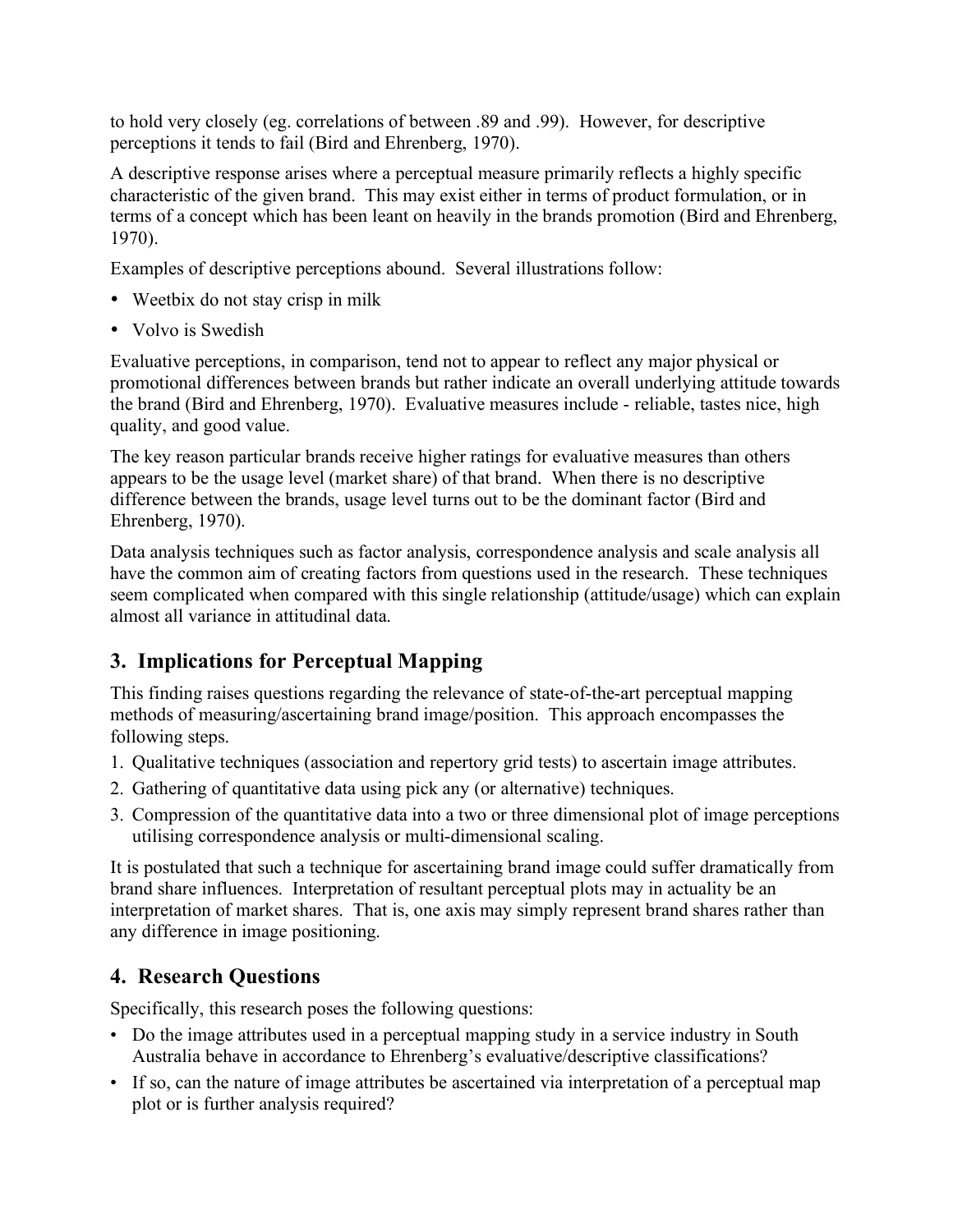- Are brand image perceptual map plots biased by the nature of image attributes?
- What type (descriptive, evaluative or both) of attributes should be used for brand image market research?

## **5. South Australian Financial Institutions (SAFI)**

A state of the art brand image perceptual mapping study was used as the basis for this research. The product/service category examined was financial institutions (banks) in South Australia.

A quantitative self-completion survey was administered to small and medium size businesses in South Australia. The sample was designed to match ASIC (Australian Standard Industry Classification) codes with the representation from the previous Australian census.

Potential respondents (randomly derived from the electronic telephone directory) were first recruited by telephone. Once they had agreed and were deemed appropriate to partake in the study they were mailed a questionnaire containing a pick any based brand image measurement device in addition to many other questions aimed at establishing awareness, market share and other factors. The pick any device contained 28 attributes devised from previous qualitative research in addition to researcher input.

A reply paid envelope was included with the questionnaire and the incentive to return the survey was a \$500 department store voucher sweepstake entry. One thousand questionnaires were sent out and 560 were returned completed and useable. Some respondents were reminded up to three times by telephone to return questionnaires.

Data was coded, cleaned and entered into SPSS. MCA+ was used for correspondence analysis. A table (1) of the *raw* contingency data collected follows.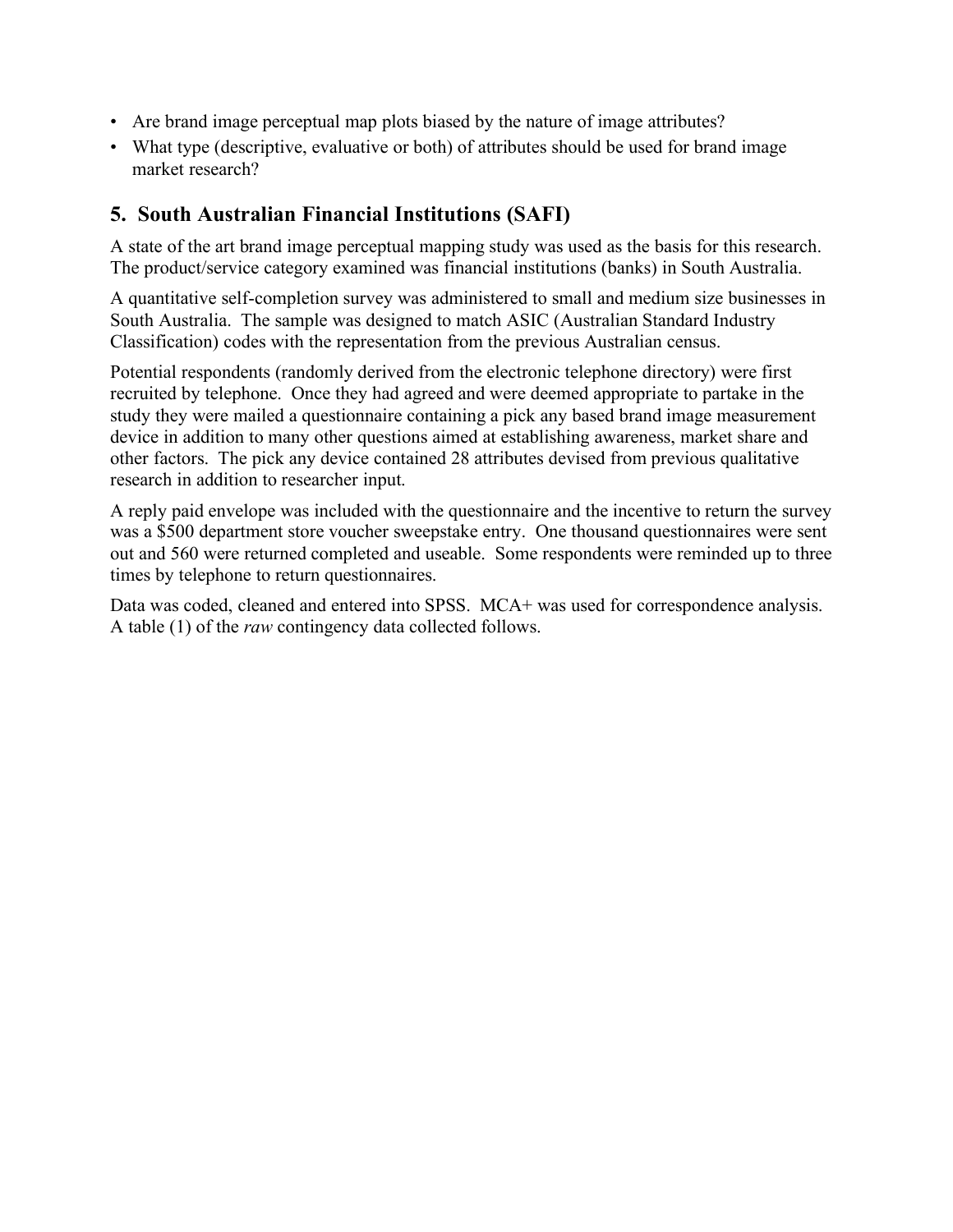|  |  | <b>Table 1 - Contingency Data</b> |  |
|--|--|-----------------------------------|--|
|--|--|-----------------------------------|--|

|                                      | <b>ANZ</b> | NAB            | <b>Bank SA</b> | Cwlth          | Westpac        | Adelaide Bank  | Citibank       |
|--------------------------------------|------------|----------------|----------------|----------------|----------------|----------------|----------------|
| <b>MARKET SHARES</b>                 | 25         | 21             | 19             | 16             | 13             | 3              | 1              |
| <b>EVALUATIVE</b>                    |            |                |                |                |                |                |                |
| Has conveniently located branches    | 211        | 188            | 219            | 185            | 148            | 84             | 9              |
| Fast, efficient tellers              | 151        | 113            | 103            | 70             | 70             | 37             | 12             |
| Supports the business community      | 140        | 151            | 167            | 121            | 109            | 73             | 48             |
| Good client relationships            | 108        | 111            | 80             | 70             | 56             | 42             | 16             |
| Responds quickly to our needs        | 92         | 76             | 59             | 55             | 41             | 21             | $\overline{4}$ |
| Understands our specific bkg needs   | 76         | 88             | 49             | 47             | 35             | 18             | 10             |
| Is flexible                          | 64         | 76             | 45             | 47             | 47             | 34             | 16             |
| A business partner                   | 52         | 49             | 21             | 28             | 21             | 9              | $\overline{7}$ |
| An impersonal bank                   | 49         | 45             | 32             | 57             | 64             | 23             | 40             |
| Gives high quality advice            | 48         | 52             | 28             | 33             | 26             | 17             | 6              |
| Appropriate fees and charges         | 35         | 46             | 23             | 26             | 23             | 31             | 11             |
| Good interest rates                  | 35         | 58             | 40             | 31             | 29             | 41             | 31             |
| Superior service                     | 34         | 38             | 27             | 18             | 18             | 15             | 5              |
| Provides unbiased information        | 30         | 26             | 17             | 21             | 12             | 11             | 6              |
| Guaranteed investment growth         | 19         | 31             | 11             | 15             | 15             | 11             | $\overline{7}$ |
| Bank is too diversified              | 11         | 13             | 14             | 16             | 12             | $\overline{4}$ | 6              |
| <b>EVALUATIVE/DESCRIPTIVE</b>        |            |                |                |                |                |                |                |
| <b>Business minded</b>               | 160        | 209            | 110            | 144            | 136            | 70             | 85             |
| A safe bank                          | 142        | 178            | 86             | 164            | 99             | 61             | 48             |
| Knowledgeable staff                  | 130        | 142            | 111            | 103            | 80             | 58             | 45             |
| A responsible bank                   | 116        | 148            | 62             | 115            | 73             | 61             | 38             |
| High level of expertise              | 92         | 117            | 53             | 71             | 58             | 31             | 30             |
| <b>DESCRIPTIVE</b>                   |            |                |                |                |                |                |                |
| Competent in financial<br>management | 126        | 175            | 62             | 112            | 83             | 60             | 55             |
| Is bureaucratic                      | 70         | 70             | 75             | 117            | 88             | 42             | 33             |
| Helps SA rural community             | 52         | 70             | 121            | 84             | 44             | 27             | 5              |
| Helps SA economy                     | 42         | 48             | 141            | 45             | 36             | 107            | 18             |
| Is old fashioned                     | 22         | 29             | 29             | 54             | 25             | 18             | $\overline{3}$ |
| Is South Australian                  | 11         | $\overline{3}$ | 201            | $\sqrt{5}$     | $\overline{3}$ | 198            | $\overline{2}$ |
| A high risk bank                     | $8\,$      | 6              | 39             | $\overline{3}$ | 13             | 19             | 32             |

The data in table 1 has been sorted into main financial institution market share order. In addition, some attempt has been made to order attributes into the descriptive and evaluative classifications of Ehrenberg. This was done via face value comparison of attitudinal response levels with market share.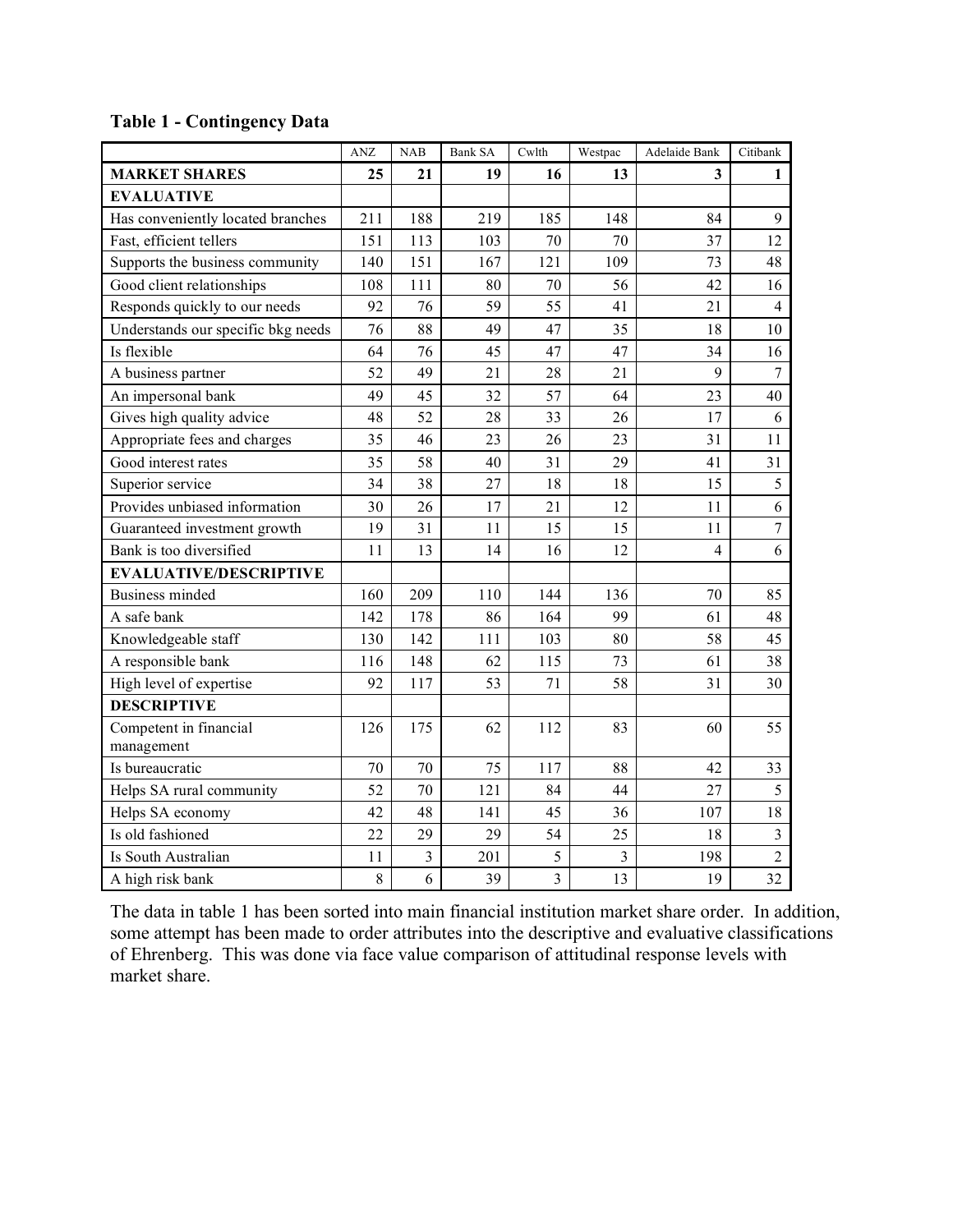#### **Perceptual Map of Pick Any Data**



The above display is a correspondence map using a CGS plot after Varimax rotation of the pick any data. The CGS plot allows distances between variables to be read directly, rather than in terms of an X and Y axis (Carroll et al., 1986, Carroll et al., 1987). The analysis did an excellent job at capturing what is a large amount of data on a 2-dimensional plot ( $r^2$  = 0.849).

The above plot was redrawn from the original plot created by MCA+ to increase legibility and improve presentation. In the original map many attributes tended to bunch together. The significance of this clustering is empirically tested using the equation:

$$
r_{\text{i}} = \sqrt{\frac{5.991}{\text{kf}_{\text{i}}}}
$$

where:

 $r_i$  = 95% confidence radius of row (or column) i

 $k =$  total frequency of all cells in contingency table

 $f_i$  = mass or weight of row (or column) i

 $5.991$  = Chi-square value for 2 degrees of freedom and  $p = 0.05$ 

The above test identified several attribute clusters. These clusters are summarised in the following table (2). In all cases, logical interpretation also purports that they may be regarded as indicating a single construct (hence, naming of the attribute clusters).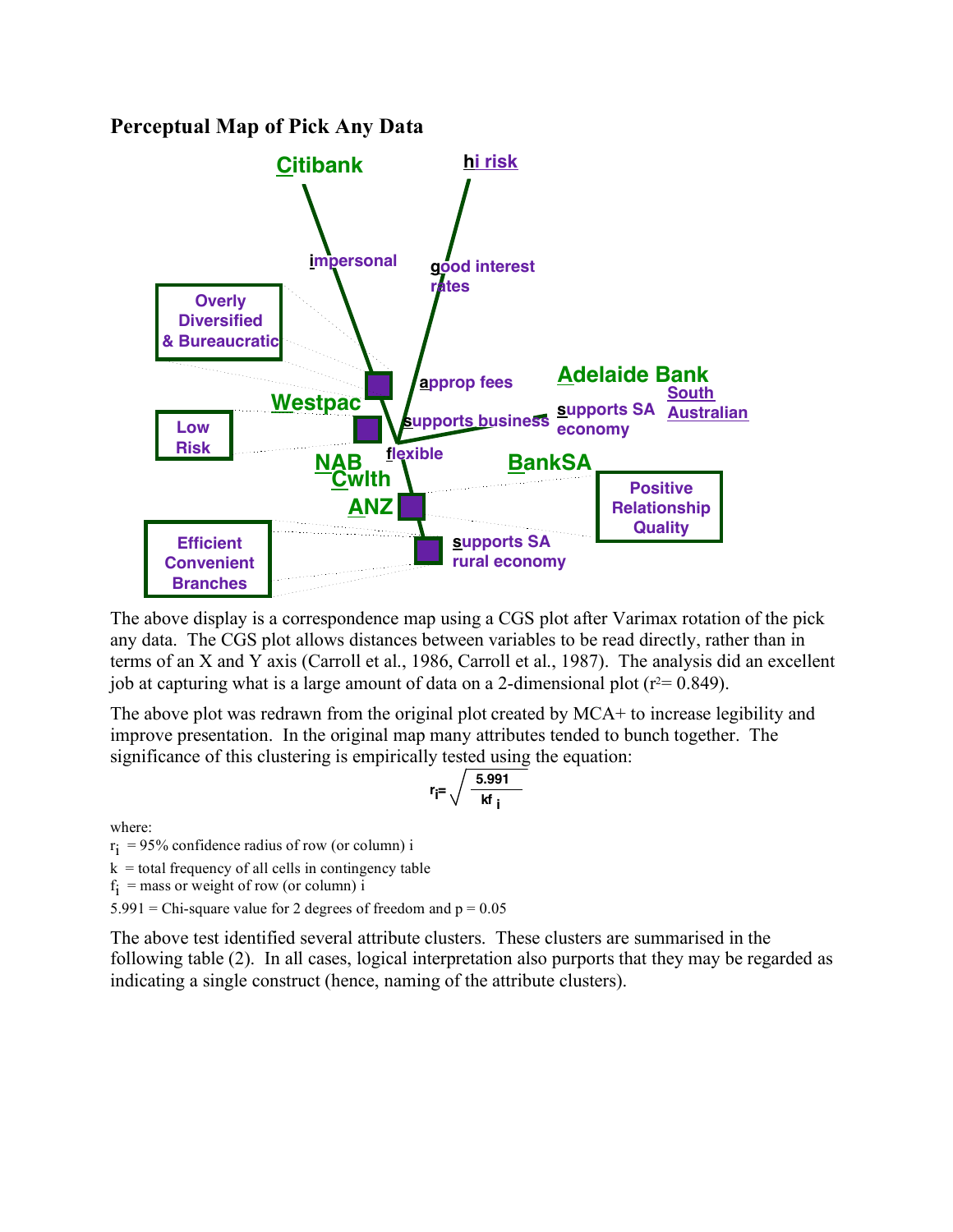| <b>Attribute Cluster</b>             | <b>Constituent Attributes</b>     |  |  |
|--------------------------------------|-----------------------------------|--|--|
| <b>Efficient Convenient Branches</b> | <b>Fast tellers</b>               |  |  |
|                                      | Convenient branches               |  |  |
|                                      | Responds quickly to our needs     |  |  |
| Positive Relationship Quality        | Understand our banking needs      |  |  |
|                                      | Good client relationships         |  |  |
|                                      | Give high quality advice          |  |  |
|                                      | Provides unbiased information     |  |  |
|                                      | Superior service                  |  |  |
|                                      | A business partner                |  |  |
| Overly Diversified and               | Too diversified                   |  |  |
| Bureaucratic                         | <b>Bureaucratic</b>               |  |  |
|                                      | Old fashioned                     |  |  |
| Low Risk                             | Safe                              |  |  |
|                                      | Guaranteed investment             |  |  |
|                                      | Knowledgeable staff               |  |  |
|                                      | Responsible                       |  |  |
|                                      | High level of expertise           |  |  |
|                                      | Business minded                   |  |  |
|                                      | Competent in financial management |  |  |

**Table 2 - Attribute Clusters**

## **5.1 Interpretation of the Perceptual Map**

The following interpretation focuses predominantly on consideration of the nature of the attributes used in the pick any survey instrument. To consider these attributes in light of the findings postulated by the Ehrenberg, the usage figures (market shares) in table 3 are considered. These figures were generated in the same research study from a question asking respondents which bank was their main financial institution (MFI). This was the institution with which respondents (organisations) conducted the majority of their day to day and ongoing banking. It should be noted that the banks in table 2 account for 98% of respondents. The other 2% constitutes rounding effects and several smaller financial institutions (excluded from this research).

| <b>Financial Institution</b> | <b>Market Share (MFI)</b> |
|------------------------------|---------------------------|
| Citibank                     |                           |
| Adelaide Bank                |                           |
| Westpac                      | 13                        |
| Cwlth                        | 16                        |
| Bank SA                      | 19                        |
| NAB                          | 21                        |
| ANZ                          | 25                        |

**Table 3 - Financial Institution Market Shares**

Evaluative variables which we assume to reflect only market share should cluster near the bank(s) with the highest usage levels. Assumed evaluative attributes are as follows: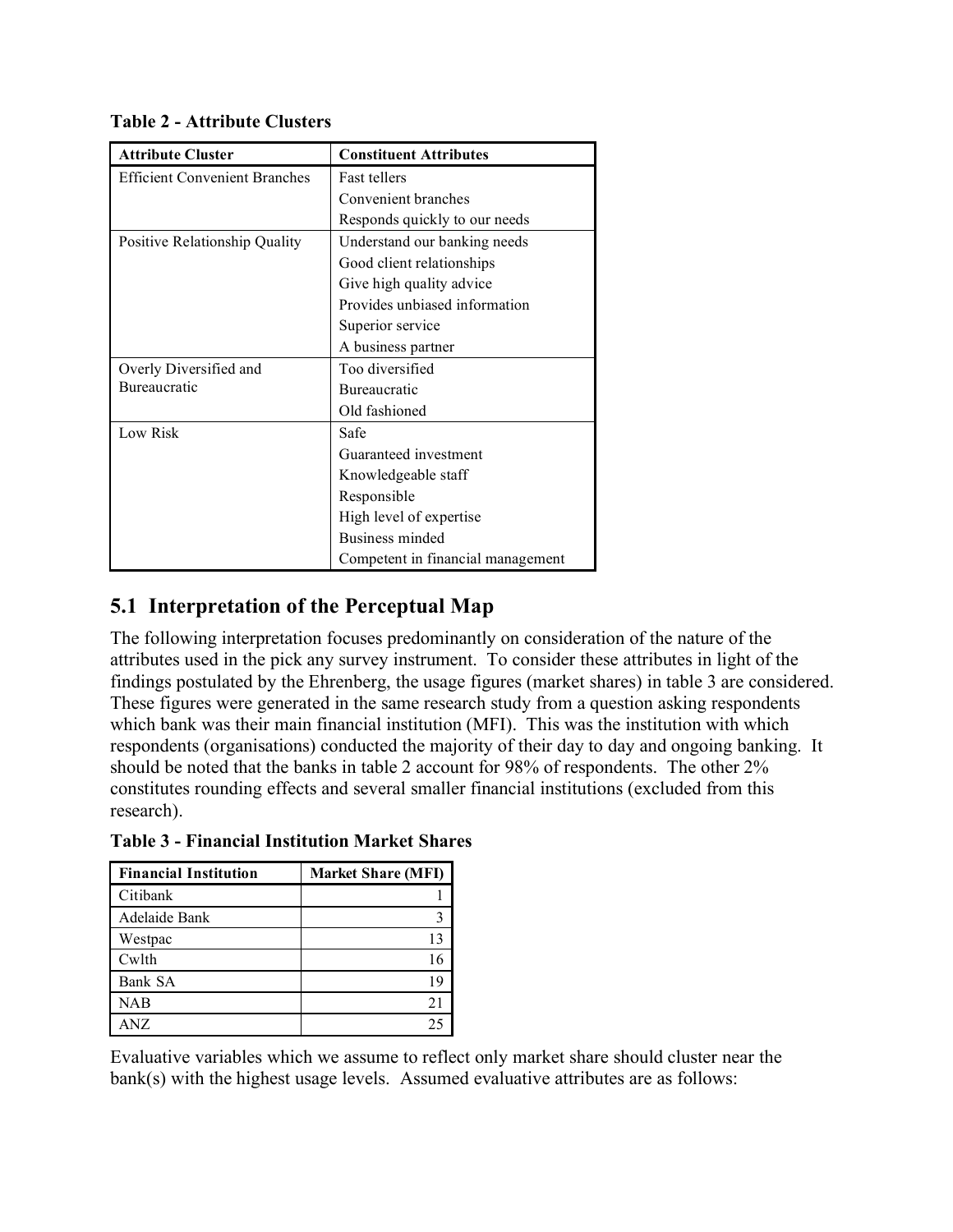- Attributes constituting attribute clusters "positive relationship quality" and "efficient convenient branches" due to their proximity to ANZ. The attribute *supports the rural community* would also appear to behave evaluatively for the same reason.
- Correspondence analysis suggests that attributes which tend toward the centre of a plot are descriptive of all brands included in a study (Greenacre, 1984). Combined with the proximity of other large share brands near the centre of the plot it would appear that attributes constituting the attribute clusters "low risk" and "overly diversified and bureaucratic" and the attributes *flexible*, *supports business* and *appropriate fees* are behaving evaluatively.

Assumed descriptive attributes:

• Attributes and brands which lie further toward the edges of a correspondence plot are more differentiated in terms of image (Greenacre, 1984). The plot suggests that the attributes *impersonal*, *high risk* and *good interest rates* are behaving descriptively for Citibank. The attribute *South Australian* behaves descriptively for Adelaide Bank while the attribute *supports the SA economy* appears to behave descriptively for both Adelaide Bank and BankSA.

### **6. Quantitative Analysis of the Pick Any Data**

Although interpretation of the correspondence plot reveals what could be described as evaluative or descriptive variables, the evidence could not be considered conclusive. Further in-depth analysis of the contingency table data was conducted to shed light on the questions posed by this research. To ascertain whether any attributes used in the perceptual mapping study act as evaluative, descriptive or otherwise, three potential techniques were tested on the contingency table of pick any data.

## **6.1 The Chi Square Test of Significance**  $\Sigma$ (O-E)<sup>2</sup>/E

This test was designed to ascertain whether statistically significant differences exist in data gathered for two or more groups. The chi-square analysis technique uses the squared difference between the observed frequency (O) and the theoretical frequency (E) in each cell of a table (or for each brand). If there is no difference in the proportion between two groups, then the squared difference between the observed and theoretical frequencies should be small. In this case we are not comparing results for two different populations but rather comparing results for a particular brand image attribute against usage values for brands in the study. Where proportions for the two groups are significantly different, the squared difference between observed and theoretical frequencies should be large. Large being relative to the number of observations recorded.

In essence the hypotheses for this particular analysis are as follows:

- $H<sub>0</sub>$ : There is independence (no relationship) between market share (usage) of various brands and share of a particular brand image attribute.
- $H_1$ : There is a relationship (dependence) between market share (usage) of various brands and share of a particular brand image attribute.

The chi square test of significance was conducted for each brand image attribute included in the SAFI study. Calculations were executed using an Excel spreadsheet and involved the following steps.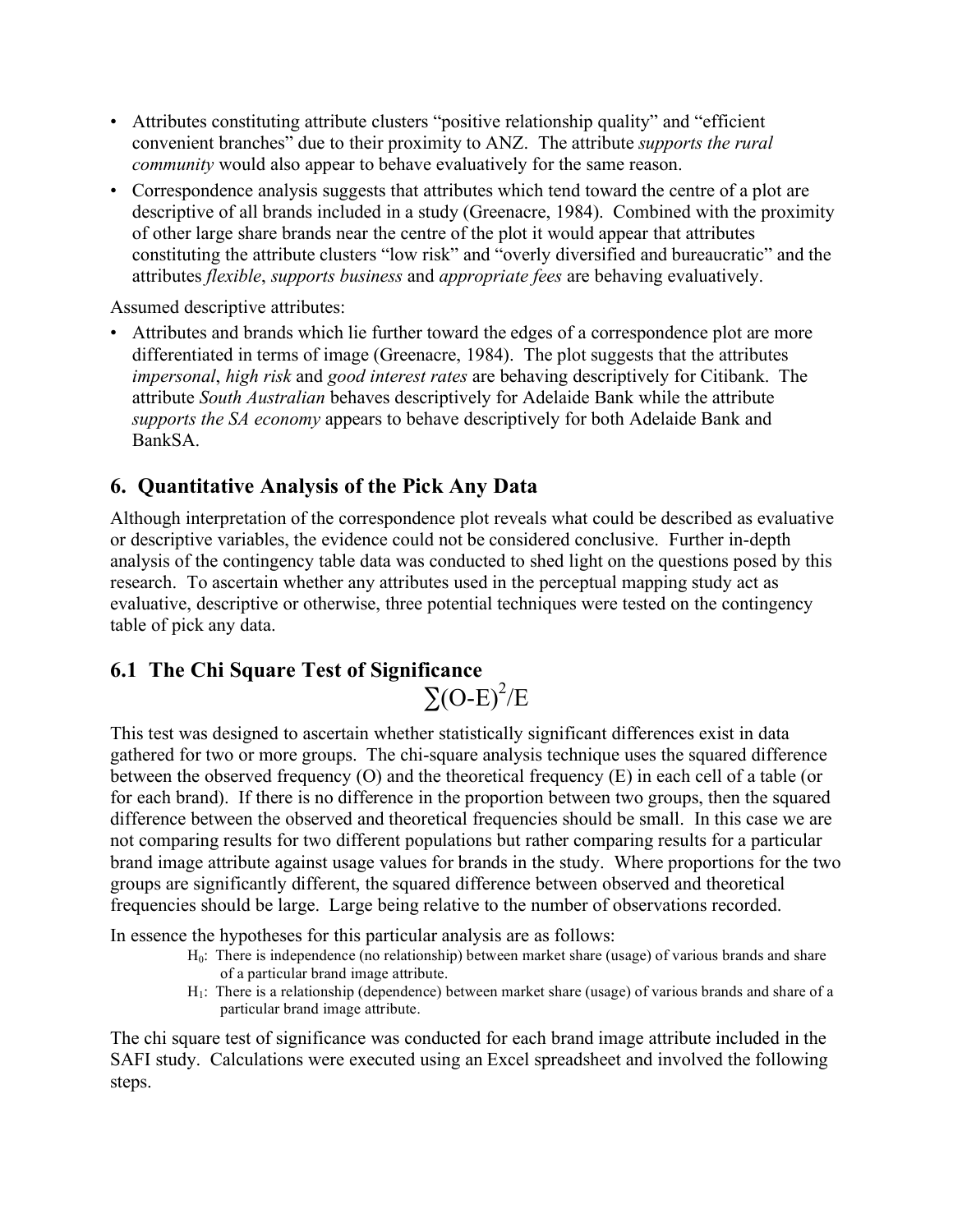Firstly, input of the *pick any* contingency table into Excel format. Secondly, rescaling the usage data for each individual row analysis. Rather than rescale rows down to a percentage level which would provide much lower values for the purpose of the analysis, the usage level  $(U)$  was rescaled individually (for each row - A) using the following formula:

$$
E = U_{B1} \Sigma A_B / \Sigma U_B
$$

The output of this formula is an expected value for the purposes of the chi-square test. Finally, calculation of chi square test of significance. Calculation results achieved for each attribute are indicated in the following table (4).

| <b>Attributes</b>                      | <b>Test Statistic</b> |  |  |  |
|----------------------------------------|-----------------------|--|--|--|
| Supports business                      | 5.26E-88              |  |  |  |
| Supports SA economy                    | 6.36E-177             |  |  |  |
| Supports SA rural economy              | 1.03E-14              |  |  |  |
| <b>Business minded</b>                 | 3.30E-222             |  |  |  |
| Competent in financial management      | 3.41E-136             |  |  |  |
| Knowledgeable staff                    | 2.24E-86              |  |  |  |
| High level of expertise                | 1.01E-53              |  |  |  |
| Fast, efficient tellers                | 8.34E-08              |  |  |  |
| Appropriate fees and charges           | 3.02E-36              |  |  |  |
| Is flexible                            | 6.47E-29              |  |  |  |
| Good interest rates                    | 3.20E-125             |  |  |  |
| Has conveniently located branches      | 1.80E-20              |  |  |  |
| Good client relationships              | 2.63E-19              |  |  |  |
| Is old fashioned                       | 8.89E-13              |  |  |  |
| Understands our specific banking needs | 2.04E-07              |  |  |  |
| Responds quickly to our needs          | 5.64E-02              |  |  |  |
| Give high quality advice               | 2.74E-06              |  |  |  |
| South Australian                       | $0.00E + 00$          |  |  |  |
| Is bureaucratic                        | 3.50E-74              |  |  |  |
| Guaranteed investment growth           | 1.67E-14              |  |  |  |
| A responsible bank                     | 2.20E-81              |  |  |  |
| Superior service                       | 7.02E-07              |  |  |  |
| An impersonal bank                     | 3.59E-148             |  |  |  |
| Bank is too diversified                | 2.44E-11              |  |  |  |
| A safe bank                            | 1.25E-90              |  |  |  |
| Provides unbiased information          | 2.73E-08              |  |  |  |
| A high risk bank                       | 1.11E-263             |  |  |  |
| A business partner                     | 4.98E-06              |  |  |  |

**Table 4 - Chi Square Test**

As can be seen in table 4, all test statistics calculated were extremely small. The observed values for any particular row of attributes is significantly different from the expected values (rescaled usage values).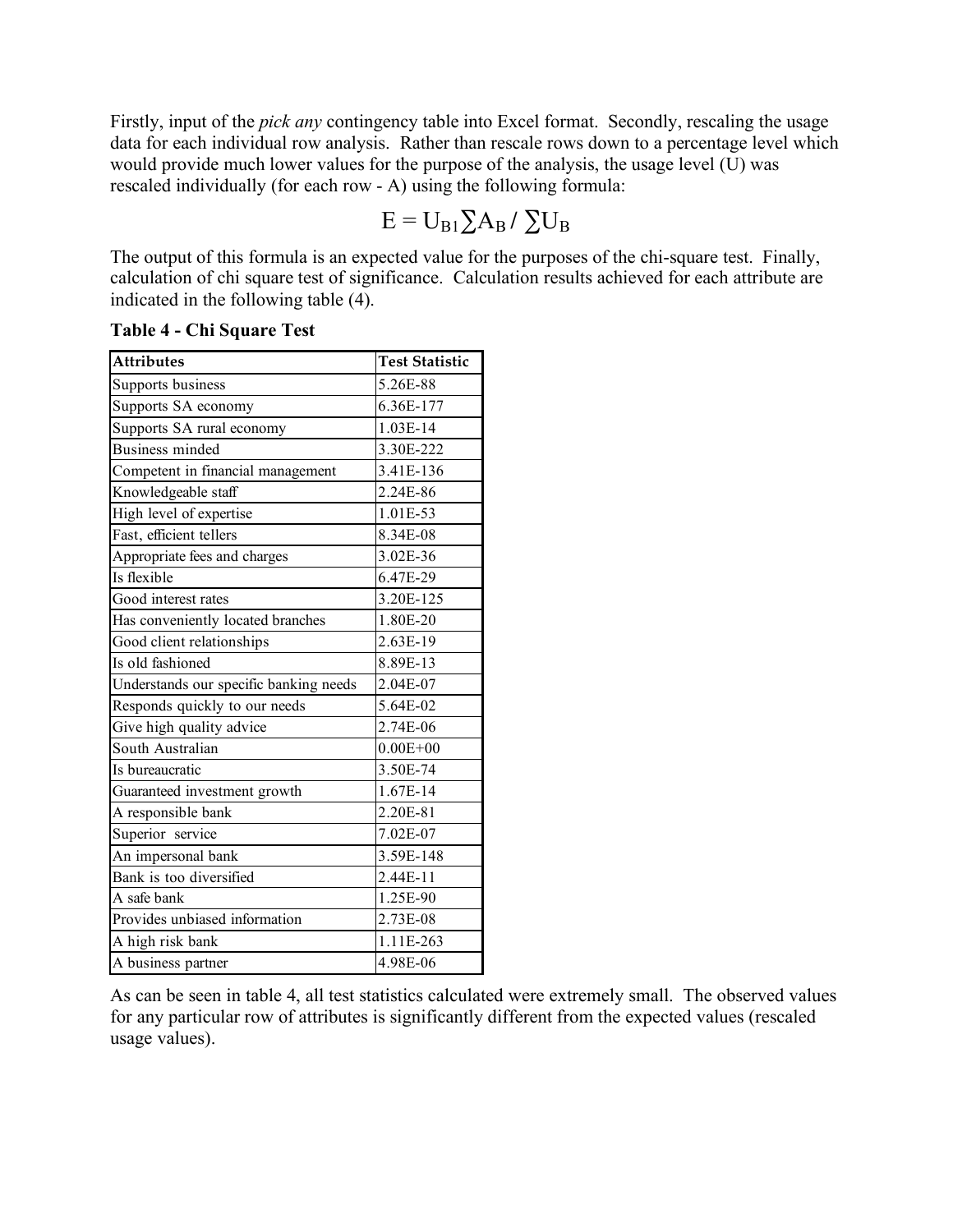The chi-square test does identify that a difference exists. It is, however, the size of this difference and the pattern of responses to an attribute for each brand that is of particular interest in this research. The chi square test does not identify whether such a pattern exists.

When the chi-square formula was used unsummed to create a table of values for all brands for all attributes, some progress was made in terms of identifying patterns in the data. It was felt, however, that a more descriptive method of analysing the data would be the only way to truly identify any underlying patterns.

## **6.2 Summed Difference Between Rescaled Brand Attribute Percent and Usage Percent**



The above formula was devised to create an arbitrary value for each attribute which would identify its distance (difference) to (from) the usage value (DFU). Although arbitrary the DFU value will show which attributes reflect similar patterns of response to the usage distribution. Examination of the unsummed values will identify which brands have significant deviations and the directions of these deviations for each attribute. This will hence enable the identification of any potential evaluative or descriptive attributes based on Ehrenberg's definitions. Calculation results are presented in table 5. Note: in the summation process absolute values were used.

| <b>Attributes</b>                 | <b>DFU</b> | Westpac | <b>NAB</b> | <b>Bank SA</b> | Cwlth   | <b>Adelaide</b><br><b>Bank</b> | Citibank | ANZ     |
|-----------------------------------|------------|---------|------------|----------------|---------|--------------------------------|----------|---------|
| Supports business                 | 24         | 0.8     | $-2.2$     | 1.7            | $-0.5$  | 6.0                            | 5.2      | $-7.7$  |
| Supports SA economy               | 73         | $-4.5$  | $-9.9$     | 13.4           | $-5.2$  | 21.5                           | 3.4      | $-15.4$ |
| Supports SA rural economy         | 38         | $-1.8$  | $-3.5$     | 11.1           | 5.3     | 3.7                            | 0.5      | $-12.1$ |
| <b>Business minded</b>            | 32         | 2.2     | 2.0        | $-6.9$         | 0.3     | 4.7                            | 8.6      | $-7.5$  |
| Competent in financial m'gment    | 36         | $-0.4$  | 5.1        | $-9.7$         | 1.1     | 5.9                            | 7.5      | $-6.3$  |
| Knowledgeable staff               | 21         | $-0.7$  | 0.3        | $-2.3$         | $-0.1$  | 5.7                            | 6.0      | $-5.6$  |
| High level of expertise           | 27         | 0.1     | 5.0        | $-7.2$         | 0.2     | 3.9                            | 5.9      | $-4.6$  |
| Fast, efficient tellers           | 11         | $-0.1$  | $-0.6$     | $-0.4$         | $-2.9$  | 3.7                            | 1.5      | 2.2     |
| Appropriate fees and charges      | 38         | $-0.9$  | 2.7        | $-7.1$         | $-2.2$  | 12.9                           | 4.9      | $-7.1$  |
| Is flexible                       | 27         | 1.6     | 2.2        | $-5.2$         | $-1.2$  | 7.3                            | 4.2      | $-5.5$  |
| Good interest rates               | 46         | $-1.8$  | 1.0        | $-3.8$         | $-3.8$  | 12.5                           | 11.0     | $-11.8$ |
| Has conveniently located branches | 19         | 1.5     | $-2.9$     | 2.1            | 2.2     | 5.0                            | 0.2      | $-4.8$  |
| Good client relationships         | 17         | $-1.1$  | 2.1        | $-2.3$         | $-1.0$  | 5.7                            | 2.6      | $-2.6$  |
| Is old fashioned                  | 44         | 1.2     | $-4.8$     | $-2.8$         | 14.5    | 7.0                            | 1.0      | $-12.8$ |
| Understands our banking needs     | 19         | $-1.9$  | 6.3        | $-3.7$         | $-0.9$  | 2.6                            | 2.4      | $-1.5$  |
| Responds quickly to our needs     | 9          | $-0.9$  | 0.9        | $-1.9$         | 0.3     | 3.0                            | 0.4      | 1.4     |
| Give high quality advice          | 19         | $-0.3$  | 3.9        | $-5.6$         | 0.2     | 5.1                            | 2.2      | $-2.1$  |
| South Australian                  | 142        | $-12.0$ | $-20.2$    | 28.6           | $-14.3$ | 43.8                           | $-0.2$   | $-22.4$ |
| Is bureaucratic                   | 46         | 5.1     | $-6.8$     | $-3.7$         | 8.1     | 5.5                            | 6.0      | $-10.9$ |
| Guaranteed investment growth      | 40         | 1.1     | 7.5        | $-8.8$         | $-1.7$  | 7.1                            | 5.7      | $-7.6$  |
| A responsible bank                | 35         | $-0.8$  | 3.2        | $-8.8$         | 3.3     | 7.0                            | 5.5      | $-6.1$  |
| Superior service                  | 22         | $-1.1$  | 3.6        | $-1.5$         | $-3.9$  | 6.7                            | 2.5      | $-3.1$  |
| An impersonal bank                | 52         | 7.9     | $-6.4$     | $-8.6$         | 2.9     | 4.4                            | 12.2     | $-9.2$  |
| Bank is too diversified           | 33         | 3.1     | $-3.8$     | $-0.5$         | 5.6     | 2.3                            | 7.2      | $-10.5$ |
| A safe bank                       | 32         | 0.0     | 2.0        | $-7.8$         | 5.6     | 4.8                            | 5.5      | $-6.7$  |
| Provides unbiased information     | 21         | $-2.9$  | 0.2        | $-5.1$         | 1.6     | 5.9                            | 4.2      | $-0.6$  |
| A high risk bank                  | 102        | $-1.9$  | $-15.9$    | 13.6           | $-13.0$ | 12.8                           | 26.0     | $-18.3$ |
| A business partner                | 23         | $-1.5$  | 5.3        | $-7.7$         | $-0.5$  | 1.8                            | 3.0      | 2.8     |

**Table 5 - Equation Two Results**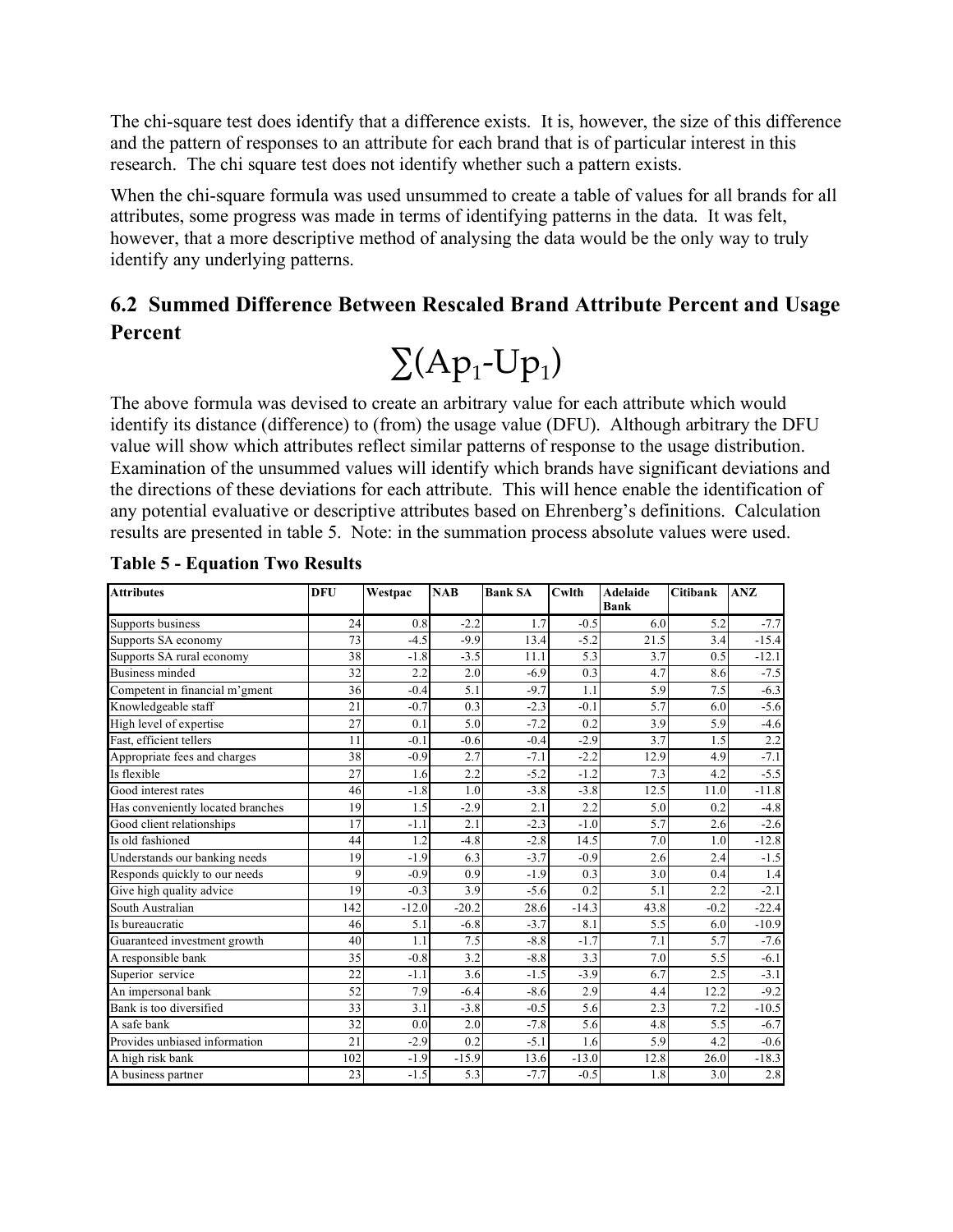Although a brief analysis of the distance from usage figures achieved reveals some similarities with results presented via correspondence analysis for the SAFI data, the distortions created by seemingly descriptive attributes such as *South Australian* are not accentuated. It was deemed that better representation of the data may be made via a slight modification to the equation.

## **6.3 Squared Summed Difference Between Rescaled Brand Attribute Percent and Usage Percent**

 $\sum (Ap_1-Up_1)^2$ 

Equation three is the squared version of equation two. Differences between actual responses for attributes and the rescaled usage figures are squared before summation occurs. This modification allows better identification of deviation to expected outcomes and potentially the identification of descriptive and evaluative attributes. Although results achieved will be absolute values in nature, reference can be made to the table of equation two to identify the polarity of particular deviations. Table 6 provides results of the administration of equation three.

|                                   | DFU                         | Westpac | <b>NAB</b> | <b>Bank SA</b>               | Cwlth    | <b>Adelaide</b><br><b>Bank</b> | Citibank | <b>ANZ</b> |
|-----------------------------------|-----------------------------|---------|------------|------------------------------|----------|--------------------------------|----------|------------|
| Supports business                 | 131.8                       | 0.6     | 5.0        | 3.0                          | 0.3      | 36.3                           | 27.4     | 59.2       |
| <b>Supports SA economy</b>        | 1034.1                      | 19.9    | 98.3       | 178.6                        | 27.1     | $+461.6$                       | 11.7     | 236.8      |
| Supports SA rural economy         | 328.3                       | 3.2     | 12.5       | $+123.8$                     | 28.6     | 13.7                           | 0.3      | $-146.3$   |
| <b>Business minded</b>            | 207.6                       | 4.8     | 3.9        | 47.1                         | 0.1      | 21.7                           | $+74.0$  | 56.2       |
| Competent in financial management | 251.6                       | 0.1     | 26.0       | $-93.8$                      | 1.3      | 35.0                           | $+55.8$  | 39.4       |
| Knowledgeable staff               | 105.5                       | 0.6     | 0.1        | 5.3                          | 0.0      | 32.1                           | 36.3     | 31.0       |
| High level of expertise           | 148.1                       | 0.0     | 24.8       | 51.5                         | 0.0      | 14.9                           | 35.2     | 21.6       |
| Fast, efficient tellers           | 29.1                        | 0.0     | 0.3        | 0.1                          | 8.5      | 13.4                           | 2.1      | 4.7        |
| Appropriate fees and charges      | 303.7                       | 0.8     | 7.2        | $-50.5$                      | 4.7      | $+166.3$                       | 24.4     | $-49.7$    |
| Is flexible                       | 138.0                       | 2.5     | 4.8        | 27.3                         | 1.5      | 53.8                           | 17.3     | 30.8       |
| Good interest rates               | 448.6                       | 3.1     | 1.0        | 14.5                         | 14.5     | $+155.5$                       | $+121.0$ | $-139.1$   |
| Has conveniently located branches | 68.2                        | 2.2     | 8.4        | 4.3                          | 4.9      | 25.5                           | 0.0      | 22.9       |
| Good client relationships         | 58.3                        | 1.2     | 4.3        | 5.5                          | 1.0      | 32.4                           | 6.8      | 7.0        |
| Is old fashioned                  | 455.6                       | 1.4     | 22.9       | 7.8                          | $+210.3$ | 49.0                           | 0.9      | $-163.3$   |
| Understands our banking needs     | 73.1                        | 3.5     | 40.3       | 13.9                         | 0.9      | 6.6                            | 5.7      | 2.2        |
| Responds quickly to our needs     | 17.1                        | 0.8     | 0.9        | 3.8                          | 0.1      | 9.2                            | 0.2      | 2.1        |
| Give high quality advice          | 81.3                        | 0.1     | 14.9       | 31.0                         | 0.0      | 26.0                           | 4.7      | 4.6        |
| <b>South Australian</b>           | 3996.4                      | 143.8   | 407.7      | 819.0                        | 205.0    | $+1919.2$                      | 0.1      | 501.7      |
| Is bureaucratic                   | 335.3                       | 25.8    | 45.7       | 14.1                         | $+66.2$  | 30.1                           | 35.6     | $-117.9$   |
| Guaranteed investment growth      | 278.9                       | 1.1     | $+56.9$    | $-77.6$                      | 3.0      | 50.3                           | 32.7     | $-57.3$    |
| A responsible bank                | 214.4                       | 0.6     | 10.5       | $-77.2$                      | 10.6     | $+48.3$                        | 30.2     | 36.9       |
| Superior service                  | 91.9                        | 1.2     | 13.1       | 2.2                          | 15.1     | 44.6                           | 6.4      | 9.4        |
| An impersonal bank                | 438.8                       | 63.1    | 40.8       | 73.6                         | 8.3      | 19.5                           | $+148.9$ | 84.5       |
| Bank is too diversified           | 222.7                       | 9.5     | 14.4       | 0.2                          | 30.8     | 5.1                            | 51.8     | $-110.8$   |
| A safe bank                       | 195.5                       | 0.0     | 3.9        | $-61.6$                      | 31.1     | 23.4                           | 29.9     | 45.5       |
| Provides unbiased information     | 90.1                        | 8.7     | 0.1        | 25.8                         | 2.5      | 35.3                           | 17.5     | 0.4        |
| A high risk bank                  | 1785.3                      | 3.5     | 252.8      | 185.0                        | 169.0    | 164.7                          | $+674.3$ | 336.1      |
| A business partner                | 109.8                       | 2.2     | 28.1       | 58.8                         | 0.3      | 3.3                            | 9.3      | 7.9        |
| Legend                            | <b>Evaluative Attribute</b> |         |            | <b>Descriptive Attribute</b> |          | Evaluative/Descriptive         |          |            |

#### **Table 6 - Equation Three Results**

For descriptive and evaluative/descriptive attributes the actual brand(s) where the deviation occurs is italicised. The direction of the deviation (as taken from table 5) is also indicated.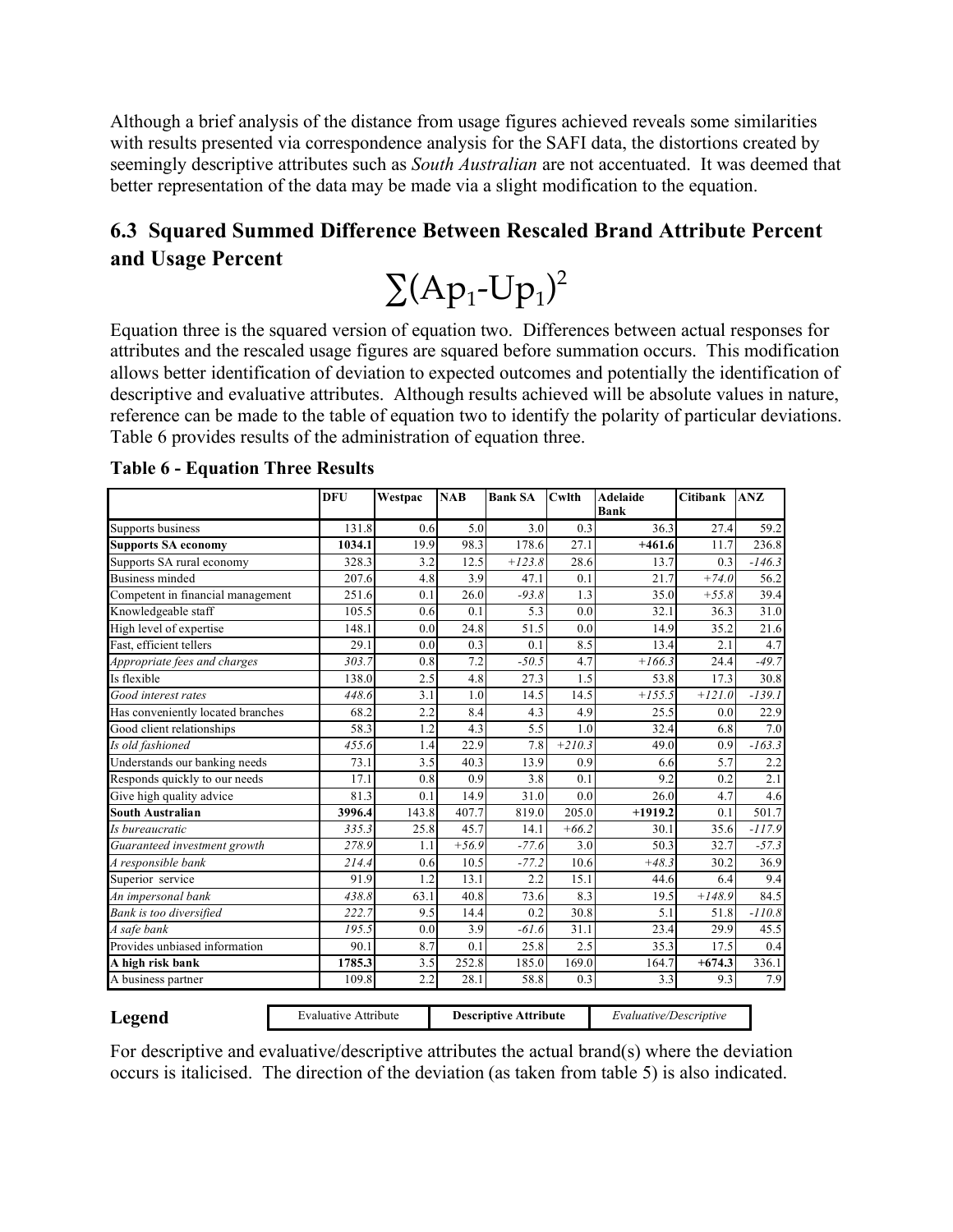#### **7. Discussion**

The figures achieved in table 6 have no meaning in their own right, their purpose is intercomparison between attributes. Despite the arbitrary property of the distance from usage (DFU) figures achieved, they are extremely useful in classifying brand image attributes.

Three categories of brand image attributes (consistent with Ehrenberg's classifications) were identified in table 6 - evaluative attributes, descriptive attributes and those attributes which act as evaluative for most brands while being descriptive for a few.

Three extremely high DFU figures occurred. These were for the attributes *helps the SA economy, South Australian* and *is a high risk bank*. All recorded DFU's greater than 1000. The attributes *helps the SA economy* and *South Australian* were clearly descriptive of the Adelaide Bank which is the only locally owned and operated South Australian bank. BankSA was recently purchased by an interstate company. Hence these attributes could be said to act descriptively of BankSA due to the nature of its ownership. Marketing communications of Adelaide Bank reflect its positioning as South Australian.

Eight low (<100) figures were achieved. Logical interpretation of the attributes recording these figures suggests they could be evaluative in nature. The product offering and marketing communications of brands included in the study appeared to in no way be particularly associated with these attributes. Rather the attributes would logically and now empirically appear to be representative of all brands, or in fact, the product category in question. The eight attributes are as follows; provides unbiased information, superior service, understands our specific banking needs, responds quickly to our needs, gives high quality advice, has conveniently located branches, good client relationships and fast/efficient tellers. At face value, these attributes would appear to provide very general *evaluations* of a financial institution.

Other seemingly evaluative attributes recording scores slightly above 100 were; a business partner, is flexible, knowledgeable staff, high level of expertise and supports business. Once again these attributes at face value could appear to be descriptive of all SA financial institutions. Hence these attributes were also classified as evaluative.

Twelve attributes remained which could not be described specifically as either evaluative or descriptive. Their DFU's range from 195.5 to 455.6. In terms of practical significance these figures are different from DFU's which we regard as descriptive and those which we regard as evaluative.

Unlike the descriptive and evaluative attributes the DFU figure provides little information for these attributes. The real story with regard to these attributes is told via the figures for individual banks.

Revealed in table 6 is a pattern of evaluative attributes behaving as descriptive for one or several brands. Several of these attributes are analysed individually to provide an example of the pattern.

#### *Supports SA rural economy:*

This brand image attribute recorded a DFU score of 328.3. Two brands accounted for the majority of this large deviation. This would suggest that the attribute is acting somewhat, but not overly descriptive for these two brands. The two brands in question were BankSA (123.8) and ANZ (146.3). Their combined DFU's total 270.1 which in essence accounts for 83.3% of the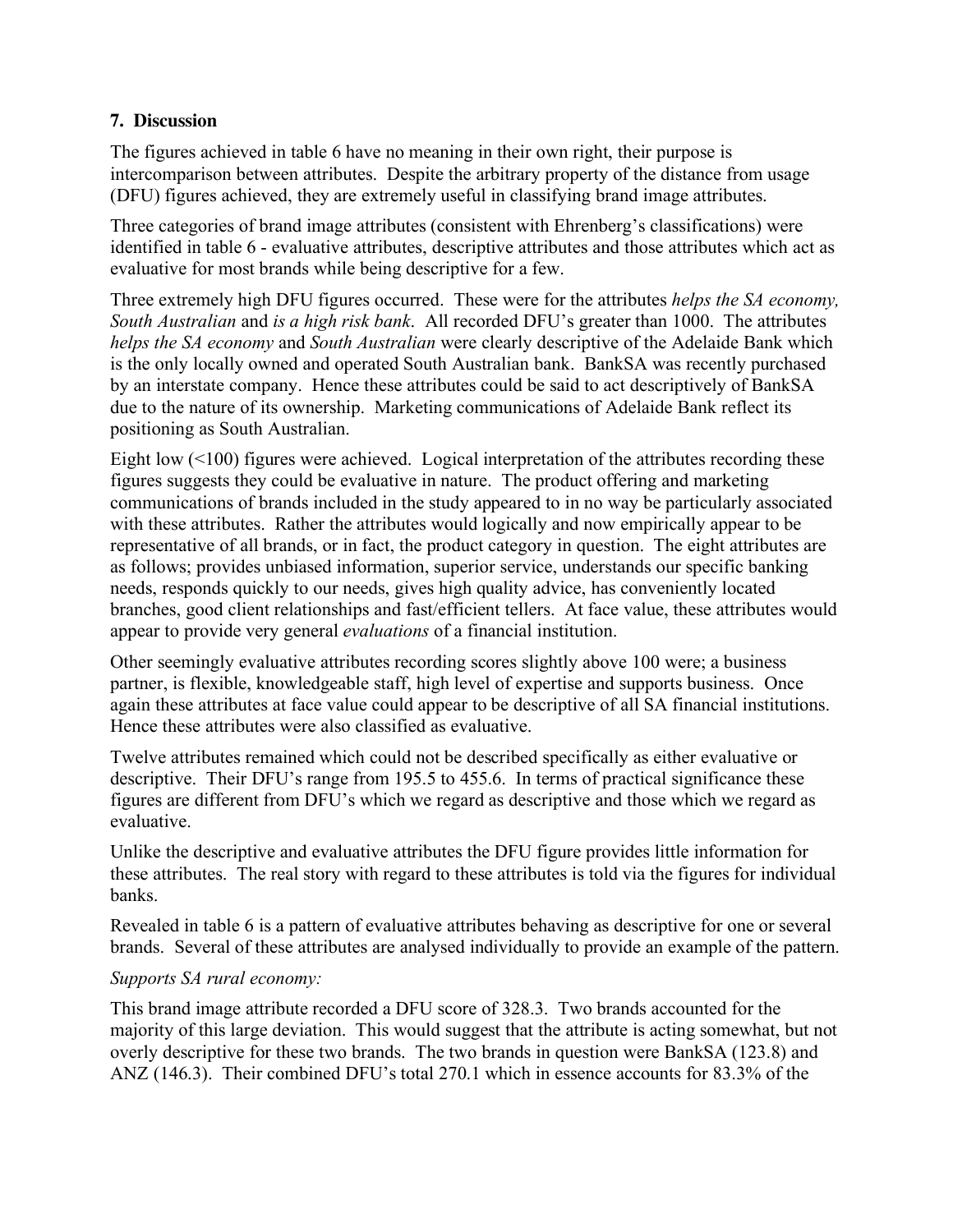deviation from usage for the attribute for all brands included in the study. The remaining 5 brands account for only 16.7% of the deviation.

Examined in greater detail, the two major deviations are consistent with their logical interpretations. BankSA's deviation was positive with regard to the attribute while ANZ's was negative. BankSA, the traditional South Australian bank (although recently sold interstate) is seen to be the bank most supportive of the rural community. This also reflects its branch structure and presence in the rural community in South Australia. On the other hand, the ANZ is not seen to be supportive. Reasoning behind this would likely stem from the ANZ's absorption of the now defunct Bank of Adelaide which gave it a strong presence in South Australia but not necessarily positive (as the bank did not really support the needs of its newfound rural clients).

#### *Is old fashioned*

Distance from usage was 455.6 for this attribute. 82% of this variation was captured by only two banks for this attribute. The Commonwealth recorded a positive deviation of 210.3 indicating it is seen to be particularly old fashioned while the ANZ is seen to be less old fashioned with a negative deviation of 163.3. These findings correlate well with logical interpretation. The Commonwealth Bank was seen to be the somewhat staid government owned bank which moved rather slowly while ANZ is one of the more progressive of the newer privately owned banks.

Each attribute could be examined individually to identify and logically interpret such deviations, however, there are several key points which should be made with regard to all of these so called descriptive/evaluative attributes.

- They do not deviate to nearly the same extent as do the purely descriptive attributes which reflect marketing communications or product attributes of one particular brand.
- Although having much lower DFU's than descriptive attributes they may not be regarded as evaluative due to the practically significant size of the deviation.
- When examined individually it is seen that the attributes act as evaluative for the majority of brands and yet descriptive (but not overly) for other brands. In most cases, one or a few brands will account for the majority of the DFU deviation.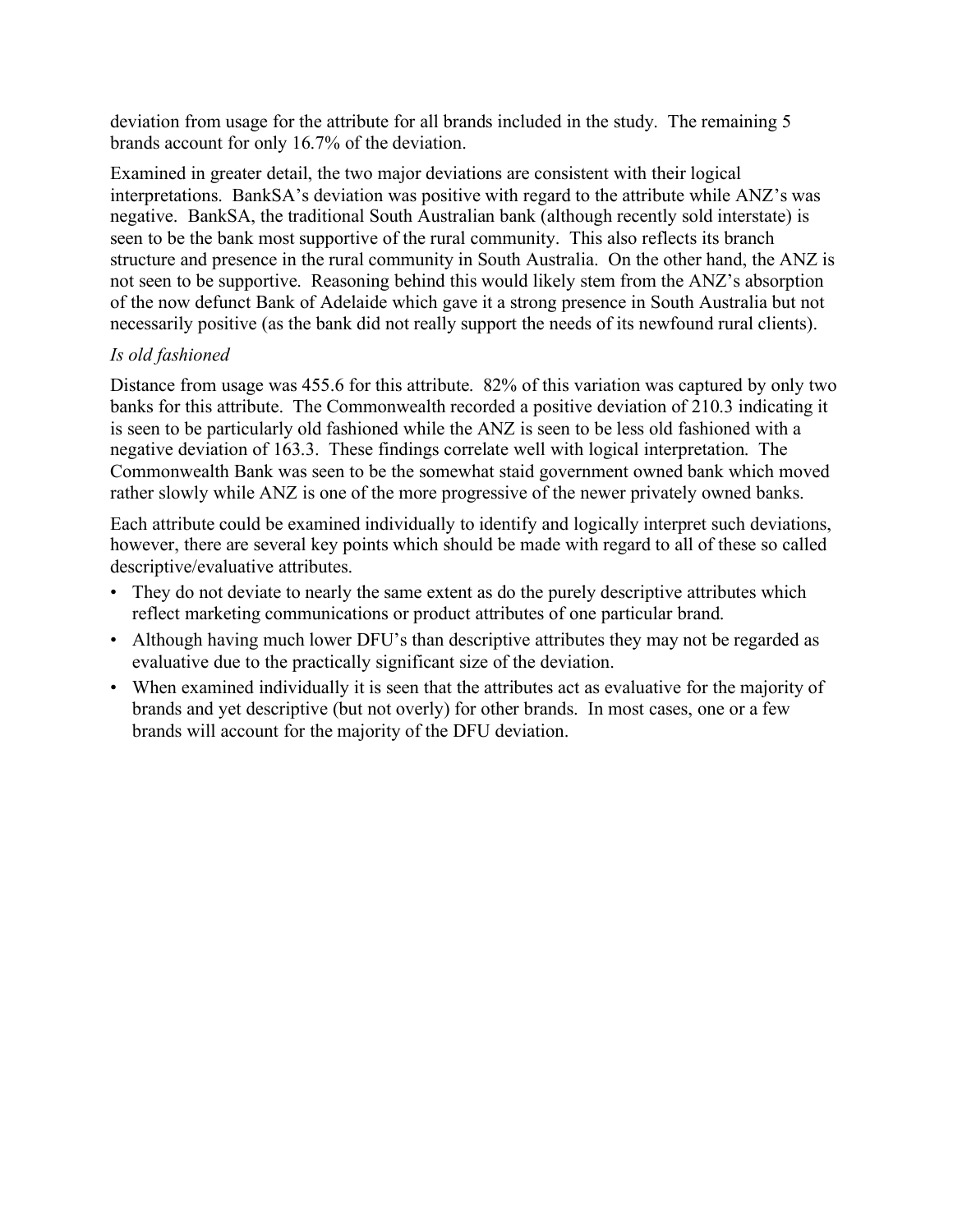| <b>Attributes</b>                 | <b>Perceptual Map Classification</b> | <b>Equation Three Classification</b> |
|-----------------------------------|--------------------------------------|--------------------------------------|
| Supports business                 | Evaluative                           | Evaluative                           |
| Supports SA economy               | Descriptive                          | Descriptive                          |
| Supports SA rural economy         | Evaluative                           | Evaluative/descriptive               |
| <b>Business minded</b>            | Evaluative                           | Evaluative/descriptive               |
| Competent in financial m'gment    | Evaluative                           | Evaluative/descriptive               |
| Knowledgeable staff               | Evaluative                           | Evaluative                           |
| High level of expertise           | Evaluative                           | Evaluative                           |
| Fast, efficient tellers           | Evaluative                           | Evaluative                           |
| Appropriate fees and charges      | Evaluative                           | Evaluative/descriptive               |
| Is flexible                       | Evaluative                           | Evaluative                           |
| Good interest rates               | Descriptive                          | Evaluative/descriptive               |
| Has conveniently located branches | Evaluative                           | Evaluative                           |
| Good client relationships         | Evaluative                           | Evaluative                           |
| Is old fashioned                  | Evaluative                           | Evaluative/descriptive               |
| Understands our banking needs     | Evaluative                           | Evaluative                           |
| Responds quickly to our needs     | Evaluative                           | Evaluative                           |
| Give high quality advice          | Evaluative                           | Evaluative                           |
| South Australian                  | Descriptive                          | Descriptive                          |
| Is bureaucratic                   | Evaluative                           | Evaluative/descriptive               |
| Guaranteed investment growth      | Evaluative                           | Evaluative/descriptive               |
| A responsible bank                | Evaluative                           | Evaluative/descriptive               |
| Superior service                  | Evaluative                           | Evaluative                           |
| An impersonal bank                | Descriptive                          | Evaluative/descriptive               |
| Bank is too diversified           | Evaluative                           | Evaluative/descriptive               |
| A safe bank                       | Evaluative                           | Evaluative/descriptive               |
| Provides unbiased information     | Evaluative                           | Evaluative                           |
| A high risk bank                  | Descriptive                          | Descriptive                          |
| A business partner                | Evaluative                           | Evaluative                           |

**Table 7 - Comparison of Equation Three with Perceptual Map Classification**

Table 7 compares attribute classification made via interpretation of the correspondence analysis perceptual map plot with the attribute classifications made via equation three. Importantly, no differences between evaluative and descriptive classifications occur. However, many attributes which were classified as either evaluative or descriptive were, according to equation three, acting evaluative with some minor descriptive deviations. Several of these discrepancies are examined with reference to the correspondence plot and table 6 (equation three).

- *Supports SA rural economy*. This attribute was thought to be evaluative due to its proximity to ANZ (highest usage) on the correspondence plot. Table 6, however, shows minor deviation for two brands. A positive deviation from usage occurs for BankSA while a negative deviation occurs for ANZ. This negative deviation for ANZ is contradictory to correspondence plot positioning and suggests that the plot is not truly representing image if one uses the attribute classifications of Ehrenberg.
- *Appropriate fees and charges*. If descriptive attributes are the true image positioning differentiators for brands the correspondence plot does not identify the descriptive (positive) deviation of this attribute toward Adelaide Bank. The attribute is actually positioned closer to the centre of the map and Westpac.
- *Good interest rates*. As for the previous attribute, this attribute is not identified on the correspondence plot as having a descriptive (positive) deviation toward Adelaide Bank.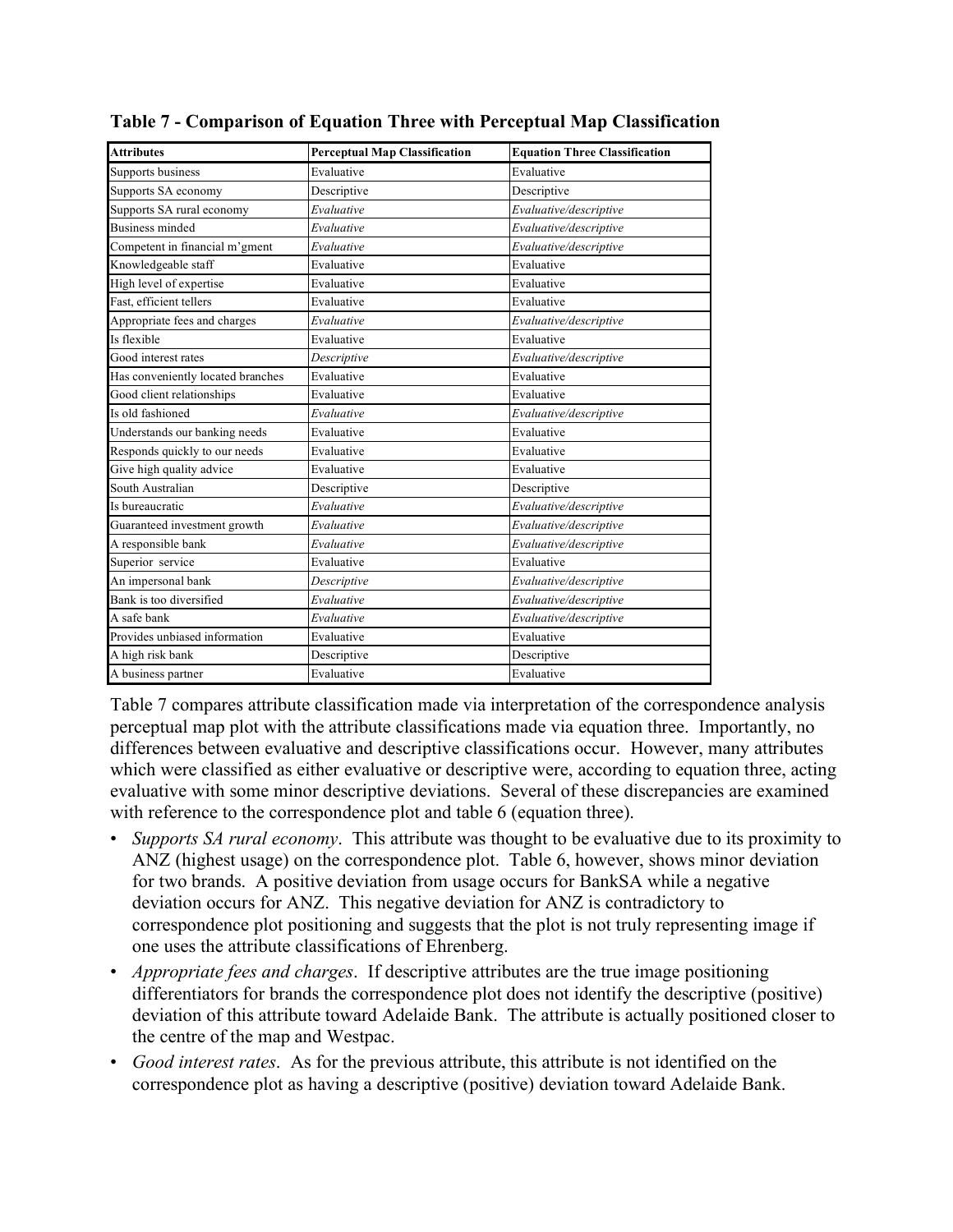The examples listed above, when considered in light of Ehrenberg's attribute classifications suggest the correspondence plot is not a true representation of the perceived image of the brands it represents. Further support of this claim is provided via the following examples.

- The attribute *supports SA economy* is positioned equidistant between Adelaide Bank and BankSA on the correspondence plot while equation three suggests a much greater descriptive deviation for Adelaide Bank than BankSA.
- Brands such as ANZ appear to be clearly positioned with regard to attributes such as those in the cluster "positive relationship quality", yet these attributes are purely reflecting the market shares of the brands included in the study.

The worth of brand image perceptual mapping using evaluative attributes is severely questioned by such findings.

### **8. Implications of the Research**

Results of this research identify that correspondence analysis based perceptual mapping is particularly sensitive to descriptive attributes. Despite correspondence analysis being based on expected frequencies, the problem of usage bias does not appear to be entirely overcome. The perceptual map produced in this research was still dominated by a Y-axis created due to the presence of evaluative image attributes. In effect the Y-axis is a market share axis.

If descriptive attributes are to be adopted as the true image differentiators of brands and evaluative variables are dismissed as representing little more than market share, future image research will encounter the problem of predicting attribute behaviour prior to the research, that is, is an attribute likely to be evaluative or descriptive. There are two (and possibly more) potential techniques for pre-classifying image attributes. Firstly, conduct of a perceptual mapping exercise and analysis similar to that presented in this paper or secondly, use of an expert panel to prescribe classifications to potential attributes. Although Ehrenberg and colleagues have had some success (in terms of agreement) in conducting expert panels to classify attributes (Barwise and Ehrenberg, 1987, Castleberry et al., 1987), a recent study by the Marketing Science Centre had difficulty in replicating their findings (Riquier et al., 1996). Barwise and Ehrenberg (1985) also cite a similar circumstance that is unpublished and therefore has not been scrutinised by other in the field. It would thus appear that initial benchmarking image studies which conduct similar analysis to that presented in this paper are required for the classification of image attributes.

A limitation of this research was the descriptive method for categorising attributes as either evaluative, descriptive, or both. Future research to be conducted by the Marketing Science Centre will involve multiple replications of such analysis in a wide variety of product and service fields. These analyses will attempt to establish benchmarks for the assignment of attributes to particular categorisations.